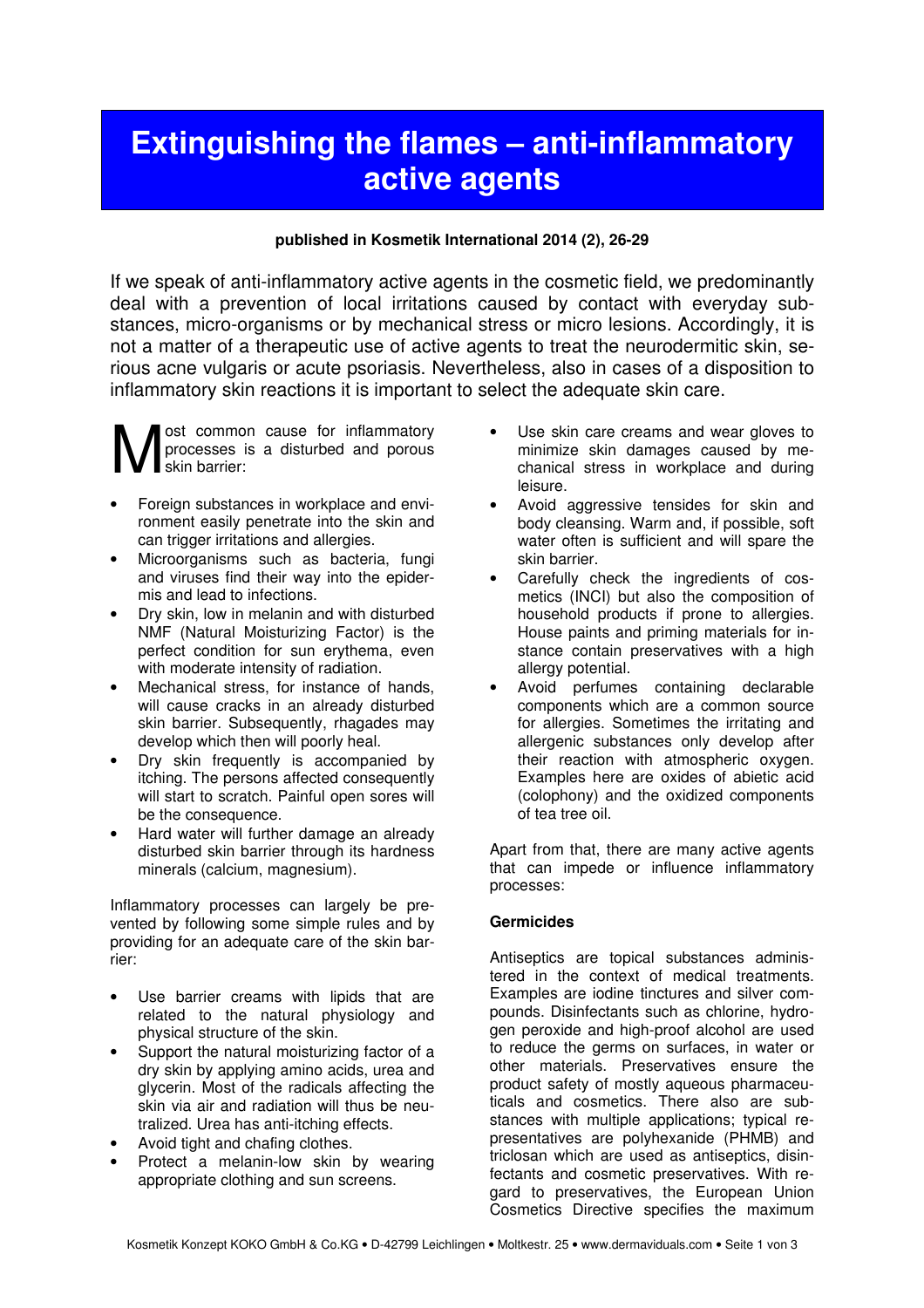permissible dose so that cosmetics equipped with these substances usually have a minor influence on skin infections.

An objectively present effect as in the case of the antimycotic clotrimazole cannot be used for cosmetic sales promotions though. The marketing message in this case is restricted to antidandruff effects although an influence on athlete's foot and vaginal mycosis would be found on condition that adequate formulations and measurements are applied.

Hexamethylentetramine (INCI: Methenamine) has antimicrobial and antiseptic effects due to the formation of formaldehyde in the acidic conditions of the skin.

A substance with strong antiseptic effects is aluminium chloride, the main component of deodorant products. In the cosmetic context only its antiperspirant effect may be emphasized. Zinc compounds (zinc oxide, watersoluble zinc salts) and copper salts also have antimicrobial effects. Zinc salts such as zinc gluconate are ingredients of acne preparations. This also applies for azelaic acid: in cosmetic preparations it is licensed in concentrations of up to 1 % and, liposomally encapsulated it is an excellent skin care substance for the abovementioned indication. In the case of acne vulgaris, nicotinamide (vitamin  $\mathsf{B}_{3}$ ) shows antiinflammatory effects which are comparable to those of clindamycin. $12$ 

Antimicrobial effects have been ascribed to a multitude of other substances. It should be kept in mind, however, that sometimes the results of in-vitro studies are circulated and that information from folk medicine articles is extrapolated while substantiate measurements still wait to be implemented in this context.

## Radical scavengers

 $\overline{a}$ 

Oxygen containing degradation products from essential oils can trigger allergy-related inflammations as already mentioned above. This can be avoided with antioxidants that neutralize the triggering radicals. UV filter already impede the formation of erythema-triggering radicals by transforming the radiation energy of the sun light into heat. An excellent protection against radicals in general is the natural moisturizing factor (NMF) of the skin that can be

supported by a topical application of amino acids and urea. Polyphenols from extracts of green tea, red clover, soy bean or grape seed extract or from other herbal sources also are beneficial in eliminating exogenous and endogenic radicals. Last but not least also classic substances such as vitamin C and vitamin E should be mentioned.

# Against the itching

The anti-itching effect of urea (carbonic acid diamide) and allantoin (cyclic amide) can be extrapolated to a multitude of other, above all, organic amides and peptides. Examples in this context are the ceramides that occur in the skin barrier and the fatty acid ethanolamides such as palmitic acid monoethanolamide which belong to the endogenous cannabinoids. These substances indirectly help avoiding inflammatory reactions of the skin by eliminating scratching which certainly causes infections. In the dermatological context, polidocanol (INN) is administered as a local anaesthetic to treat itching and neurodermatitis; it reduces the experience of pain of the skin. The substance belongs to the polyethylene glycols (PEG) and is known under the term laureth-9 (INCI) in the cosmetic field. The German Federal Institute of Risk Assessment (BfR, 2003) however considers skin care preparations with this specific ingredient as hazardous to the health.

# **Astringents**

Astringents are substances that react with proteins and have contracting functions. They frequently have antibacterial and anti-itching effects and hence are beneficial against cracked skin. Gallic acid and its esters as well as the tannins (polyphenolic gallic acid esters) belong to this substance group. Typical representatives are witch hazel and birch and oak bark extracts. Other herbal extracts such as green tea extract (contains epigallocatechin gallate) and sage extract also have astringent effects. They are frequently added to deodorants. This also applies for astringent aluminium salts such as the above-mentioned aluminium chloride.

## Influencing the cell metabolism

Boswellia acids gained from frankincense inhibit the 5-lipoxygenase which is responsible for the inflammatory cascade. 5-lipoxygenase is a key enzyme that oxidizes the natural arachidonic acid of the body into 5-hydroperoxyeicosatetraenoic acid (5-HPETE), which subsequently leads to the formation of the pro-in-

<sup>1</sup> Shalita AR, Smith JG, Parish LC, Sofman MS, Chalker DK, Topical nicotinamide compared with clindamycin gel in the treatment of inflammatory acne vulgaris, Int J Dermatol. 1995 Jun;34(6):434-7

<sup>&</sup>lt;sup>2</sup> Khodaeini E et al., Topical 4% nicotinamide vs. 1% clindamycin in moderate inflammatory acne vulgaris, Int J. Dermatol 2013;52:999- 1004